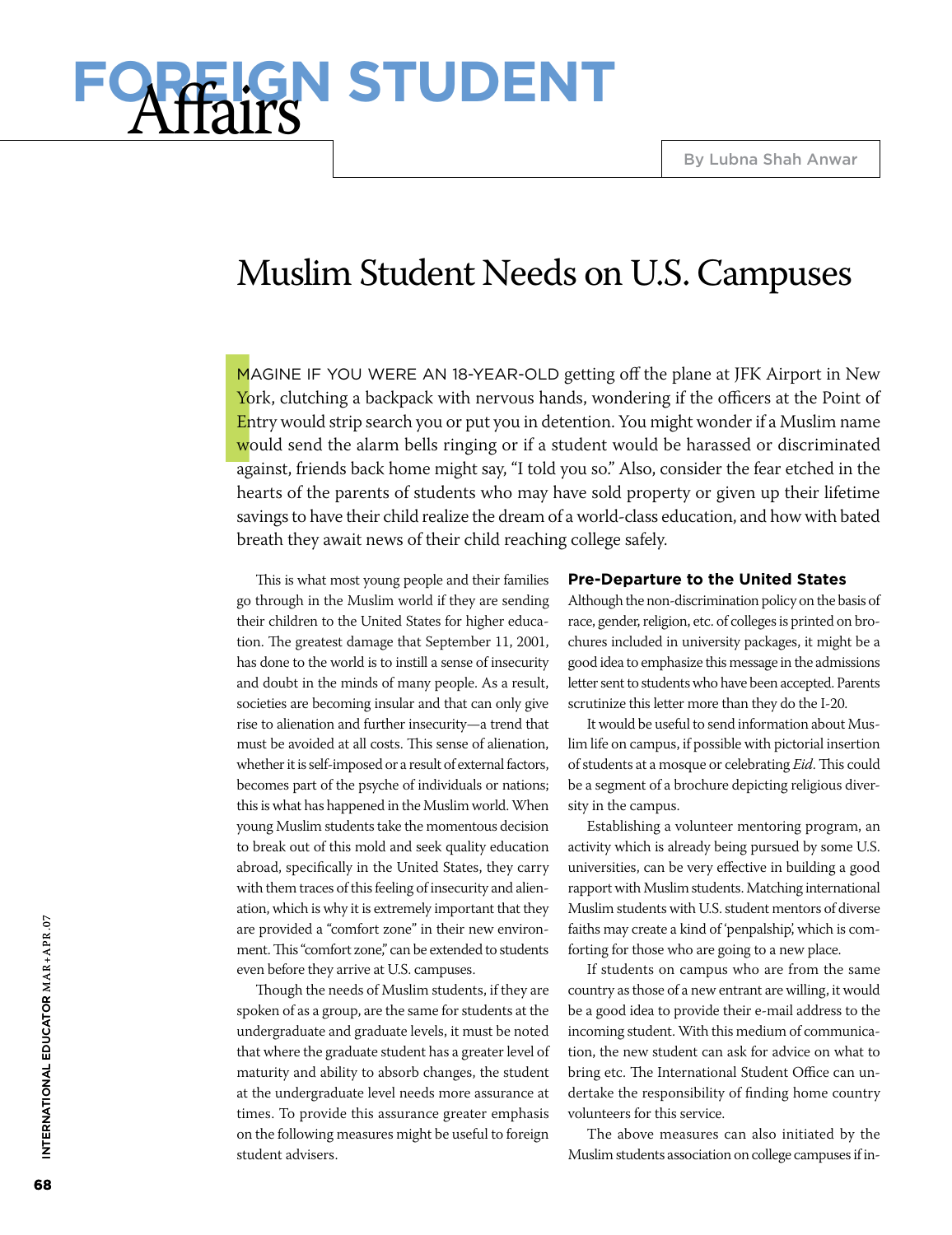

Miguel Ferreira/ shutterstock

ternational offices don't choose to make such arrangements in advance of Muslim students arriving on campus. It is advisable for Muslim student associations on campuses to create a Web site, which many have already done on some campuses, so students can seek guidance about religious activities and needs as well as useful academic and social and cultural information before their arrival.

### **Upon Arrival at U.S. Campuses:**

During fall orientation, giving a little more time to the topic of respect for different faiths while upholding the national belief in a secular-liberal environment would drive home the message of tolerance to students of all faiths to incoming Muslim students. To dispel misperceptions about Muslims being treated as an isolated group, it might be a good idea to use the services of a professional psychologist or counselor to deliver the initial welcome speech.

Specifically for students who are from the East (many being from Muslim states),

it would be advantageous to offer a lecture on U.S. culture to cover topics such as how the focus/interpretation of behavior/values may differ (e.g., no-host meals; for example, in the Muslim world it is considered rude not to offer to pay for friends if you ask them out). Muslim students also need to hear that the interpretation of certain terms may not be as they perceive them to be (e.g, the difference between 'friendly' and 'friendship'.)

### **Muslim Student Needs** *Food*

Muslim students are instructed to eat only *halal* meat, (i.e., meat from animals slaughtered according to Islamic specifications). When this option is unavailable, many Muslim students become vegetarian and many others tend to eat out at Muslim food restaurants, which can deplete their personal funds rapidly. Perhaps the most negative impact of unavailability of *halal* food in dorms is that Muslim students tend to get together to cook and eat. While this may seem like

a good solution it is, in fact, very damaging as far as social interaction is concerned. The meal table is an excellent venue to relax, converse, enjoy food, and make friends with other students. If this meeting takes place only with students of the Muslim faith exclusively two or three times a day restricts these students' social mobility and multicultural interaction. Because some campuses have made the gesture of providing Kosher food for Jewish students and offering vegetarian dishes for Hindu students and others who are vegetarians for personal reasons, it would make life easier and socially more beneficial for Muslim students to have *halal* food available in their dorms.

#### *Prayer/*Salaat

Muslims are required to offer their prayers five times daily. Most students accommodate the timings and are able to say their prayers either by combining them or keeping the class time margins in mind. To say these prayers, it is not obligatory to go to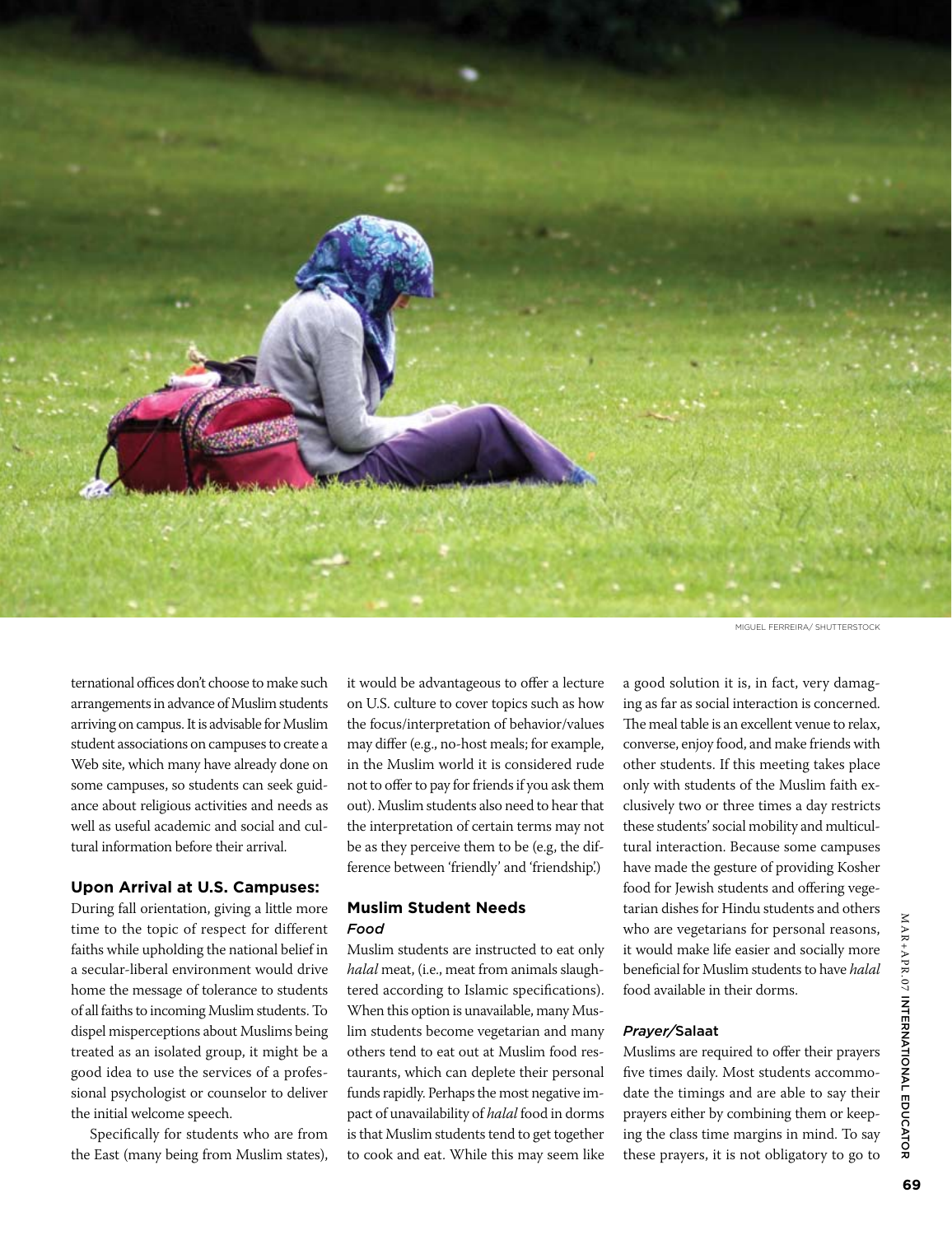# **73( ! ! !  " Advertiser's**  $\mathbf{H} \cdot \mathbf{A} \cdot \mathbf{A} \cdot \mathbf{A}$  **<b>** $\mathbf{W} \cdot \mathbf{A}$   $\mathbf{W} \cdot \mathbf{A}$   $\mathbf{W} \cdot \mathbf{A}$   $\mathbf{W} \cdot \mathbf{A}$   $\mathbf{W} \cdot \mathbf{A}$   $\mathbf{W} \cdot \mathbf{A}$   $\mathbf{W} \cdot \mathbf{A}$   $\mathbf{W} \cdot \mathbf{A}$   $\mathbf{W} \cdot \mathbf{A}$  **\mathbf{W} \cdot \mathbf{A}** <u>| Index</u>

MARCH/APRIL 2007

|                                     | Some campuses have                                  |
|-------------------------------------|-----------------------------------------------------|
| a2 International Education Fairs 57 | dents a strong sense of                             |
|                                     | to pray openly. At the U                            |
| Center for Study Abroad66           | gan, Ann Arbor, seein                               |
| CMI Insurance Specialists  6        | offer congregational p                              |
| EAIE47                              | is not an unfamiliar si                             |
| <b>Executive Leadership</b>         | 'Eid' festivals prayers w                           |
| Development Program  31             | mosques, information a                              |
| Griffith College Dublin 67          | can be displayed on p<br>Muslim Student Assoc       |
| Griffith University  71             | the mosques are not ne                              |
|                                     | could offer transportati                            |
|                                     | nal cost, it would be hel                           |
| Kaplan back cover                   |                                                     |
| Klasko 23                           | <b>Fasting in Ramadan</b>                           |
| Lesley University 7                 | Muslim students are ins                             |
| Marsh 13                            | ing the month of Rama                               |
| <b>NAFSA Minneapolis</b>            | eat just before sunrise ar                          |
| Conference inside front cover       | sunset. Unlike in their ho                          |
| Programs for Leaders 65             | they are able to get prep                           |
| Shulman Rogers 70                   | the pre-sunrise meal, stu<br>make their own arrange |
| Trawick International  17           | fer to go hungry for 24 h                           |
| Washington                          | academic demands leay                               |
| Symposium. inside back cover        | make special preparation                            |
|                                     |                                                     |

a mosque—any clean place or perhaps a prayer room set aside for this purpose MARCH/APRIL 2007 **3000** would be appreciated by Muslim students. Some campuses have given Muslim stua 2 International Education Fairs  $\dots$  57  $\parallel$  dents a strong sense of security to be able to pray openly. At the University of Michi-'61 )1 9&' " 62 ''62 ' ; ) +1) )') ;)1\$5 gan, Ann Arbor, seeing Muslim students 6) ' 6 +)%"6"% +1"2)'12 ' 29++)16 6 "1&"%"2. +1! offer congregational prayers in the park +1 1+)162 )' 9&' 1" 62 26692 "' 1' :1= ; &)'6 2. "'26 ) "' %221))&. is not an unfamiliar sight. For the major  $\begin{bmatrix} \begin{array}{c} \begin{array}{c} \text{EAL}: \end{array} \\ \text{I} \end{bmatrix} \end{bmatrix}$  "Eid" festivals prayers when students go to tors r  $\frac{1}{2}$  = Executive Ecuter strip<br>  $\frac{1}{2}$  = mosques, information about these services can be displayed on posters and on the their institution Muslim Student Association's Web site. If )= ; "% 0& 6%\$"' 6) =)9 ; : ++1)<"&6%= )91 &"%! **30/27(** 126 26+ 6 6 ' 6\$' "' 6 :'&'6 )5 the mosques are not nearby, the university %")' 612 ) %' 6 6 )'6"' %' &"'2. ')169'6%= 1' "2 ;)&' ' "%1'02 1" 62 "2 96")'. **Example of Secoup** 20 Second offer transportation (even at a nomi-**Nuslim Festivals** nal cost, it would be helpful to students). 6 "6 1 "'#91 )1 " ;%\$"' )' 6 &"'2. 6 ;01 )"'

### $\overline{a}$  2  $\overline{a}$  3  $\overline{b}$

Muslim students are instructed to fast during the month of Ramadan. They need to **1456 A hierappolis 150 hierappolis** *n n s* **<b>***n n s* **<b>***n s n s n n s n s n s n n s n n s n n s n n n n* sunset. Unlike in their home countries where  **%" !! !**  they are able to get prepared food at *sahar*, { the pre-sunrise meal, students have to either  $\frac{30}{10}$  the pre-sunrise meal, students have to either make their own arrangements or often prefer to go hungry for 24 hours since with their academic demands leave them too tired to 6) +1"2)'. ) ; : 6) %+ 6 &. %+"' 6 & )1 29++)16! **" !  \$** make special preparations for the sahar meal. If it were possible to provide this service at  $\blacksquare$ 

# **U.S. IMMIGRATION LAW**

MICHAEL L. KABIK, ESO. A Recognized Leader in the Immigration Bar



the dorm canteens, it would resolve a major for this purpose issue for Muslim students. This service could by Muslim students. also be arranged for and administered by the e given Muslim stu- — on-campus association for Muslim students  $\,$ of security to be able if necessary. Another related issue with meals  $\,$ University of Michi- is that although some Muslim students do ng Muslim students — not take meals at campus dining halls during  $\,$ Ramadan, they are nonetheless charged for these meals. Perhaps university administrators need to review this issue, especially if **"! \$! %" ! "** about these services there are many Muslim students enrolled at their institution. 

# **Holidays for Major Muslim Festivals**

elpful to students). The Muslim calendar enumerates many religious festivals; however, the two major festivals observed with much fervor in the Muslim world are the festivals of the two *Eids*: *Eid-ul-Fitr*, which is observed after Ra-**73( %" ! \$! %" #! ! ! !** and break their fast at madan and *Eid-ul Azha*, which is observed nome countries where  $\quad$  after the Hajj. Muslims are obligated to congregate at mosques for the morning prayers, wish each other well, and share food. Most  $\boldsymbol{\mathrm{M}}$  was limigrative can and do ask for holidays on this occasion and usually, they receive  **- %" !** permission for this. But they do have to miss  class and are required to catch up later. If rovide this service at universities would consider giving a general one day, or even half-day holiday to all students, like many do for Christian and Jewish religious holidays, it would not only be welcoming gesture to Muslim students, but it would also give students of other religious denominations a chance to share this festival with their Muslim friends and encourage greater understanding of another faith.

# **Other Needs and Concerns**

Before their departure for the United States, some students have expressed concerns about being singled out about their dress code, such as wearing of the *hijab* or sporting a beard, but there have been no major incidents reported of these concerns being realized. But one matter that has been brought up by some female students is the issue of needing to reside in a women-only dorm, a facility that some universities may not be able to provide. A very positive initiative was re-